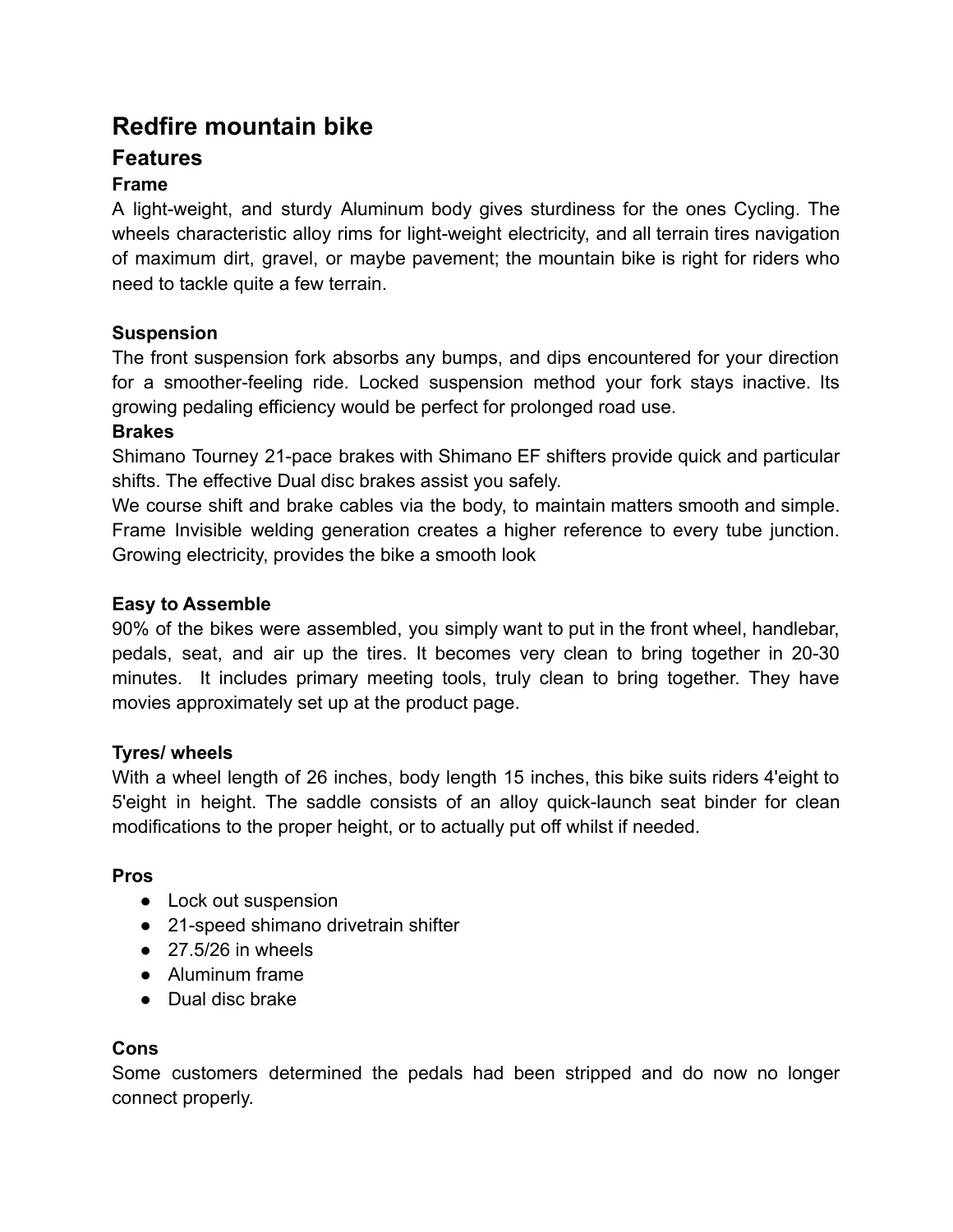# **Final verdict**

If you need to shop for an entry-stage mountain bike, this is long lasting and beautiful, with more than one features and high-overall performance braking effects, for much less than four hundred USD. You also don't need to waste cash on shopping, for quite a few bicycle accessories. This mountain bike could be a great preference for you .

# **Mongoose Dolomite Men's Fat Tire**

# **Features**

# **Tyres**

You can Conquer any off-street path conveniently with this 7-speed mountain bike, along with supersized all-terrain knobby tires.

The Dolomite tyres allow the riders to hold up commuting and workout in snowy and muddy conditions.

# **Brakes**

Ride without problems with seaside cruiser pedals, and make certain protection with the front and rear disc brakes.A range of riders located the mechanical disc brakes to be effective.

Buyers with minimum mechanical expertise located it clean to gather the Dolomite.

# **Gears**

This bike ships geared up to be assembled,it is sized for person riders 5' 6" to 6' tall, and has a restrained lifetime warranty, which is a good deal to get.

#### **Frame**

The metal body amazed reviewers with its cushty geometry and strength,the Dolomite arrived with a cushioned saddle that became defined as cushty, and acquired fine remarks in lots of reviews.

It wasn't uncommon to locate riders that sold this bike as a project-base, the upgrade-cap potential of the Dolomite is an amusing component for those buyers. It is easy to carry due to the body itself being a light-weight metal alloy .

# **Color**

Mongoose's shadeation options (red, army and mild blue) and paintwork acquired many compliments. It comes in really beautiful colors.

# **Pros**

- 26-in wheels
- 4 inch knobby tyres
- 7-speed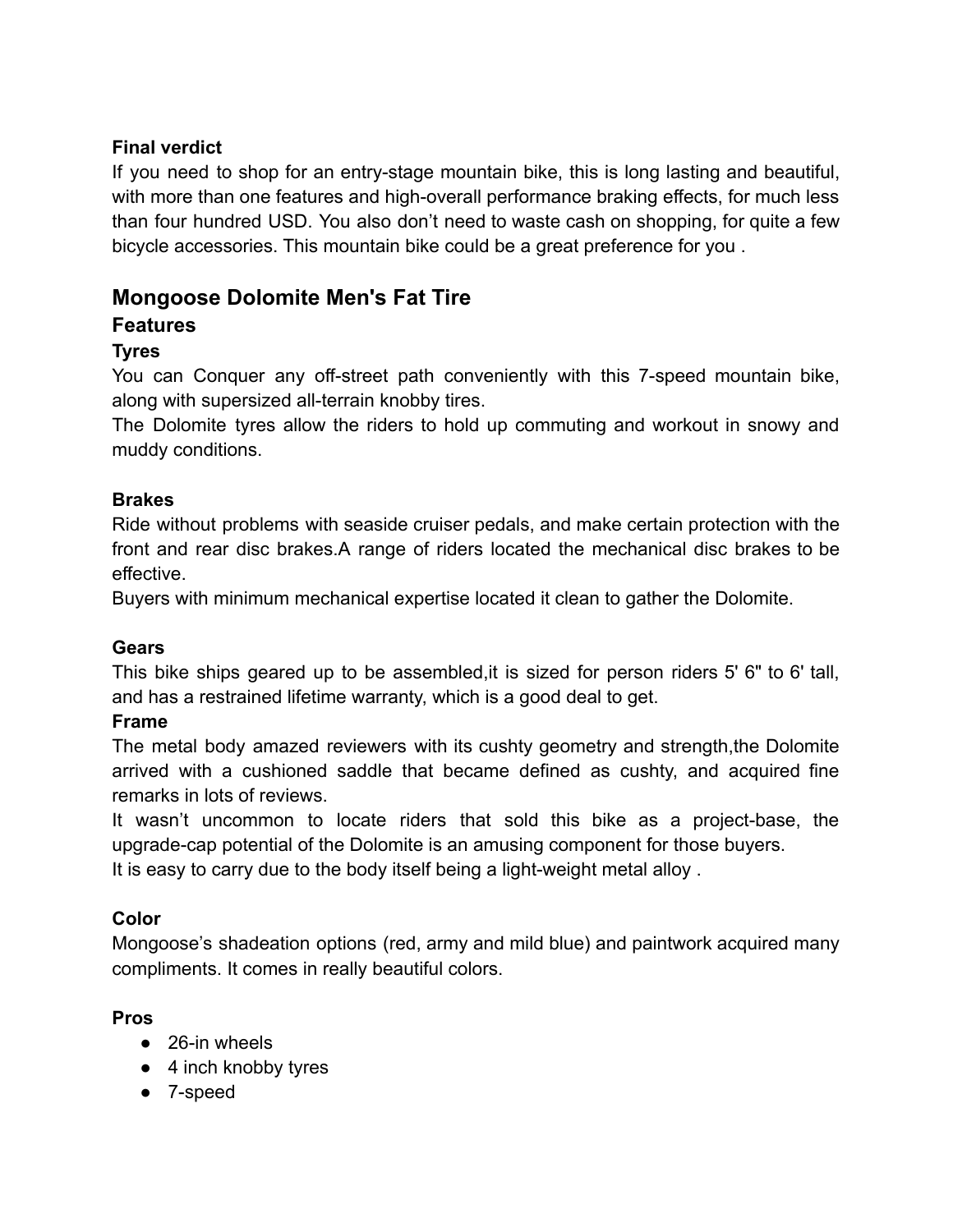- Steel frame
- Front and break brakes

# **Cons**

Broken chains had been a hassle for many.

# **Final verdict**

The threadless headset is adjustable for riders of various heights. For delivered pace and performance, the strong, light-weight alloy rims preserve the burden down.

Rear derailleur with seven speeds makes hills simpler to climb. At the same time as twist shifters make it clean, and clean to extrade gears at the same time as riding.

# **Hiland Aluminum Mountain Bike Shimano 24**

# **Features**

# **High tech Frame**

Hiland aluminum bike has a Light Aluminum body filled with functions that make your journey better. Good overall performance suspension fork make it playful sufficient for brand new riders, and skilled shredders using from packed unmarried song to the unfastened stuff.

# **Shimano force gears**

SHIMANO Shifter and Derailleur come with 24 Speed. It has a huge variety of gears that offers you extra control for climbing,for room to get low on descents, corners, and jumps.

Wheel rims

Double wall aluminum wheel rims take care of pavement, gravel and dust with ease.

# **Tyres**

Hiland H300 cares approximately the maximum of the riders as much as possible. Its 26X1.ninety five Aluminum tyres, a huge-variety 24 Speeds drivetrain make rides easy.

# **Suspension**

suspension fork makes it a super desire for brand new path riders, or anyone seeking out a comfortable, solid commuter with the ruggedness of an actual mountain bike. The hiland aluminum shimano provides you a front or full suspension.

# **Breaks**

It has the most powerful breaks, anyone can handle it very easily. It is suitable for people having size between 5'7" and 6'1" .

# **Pros**

- 24 Speeds
- 26 inch wheels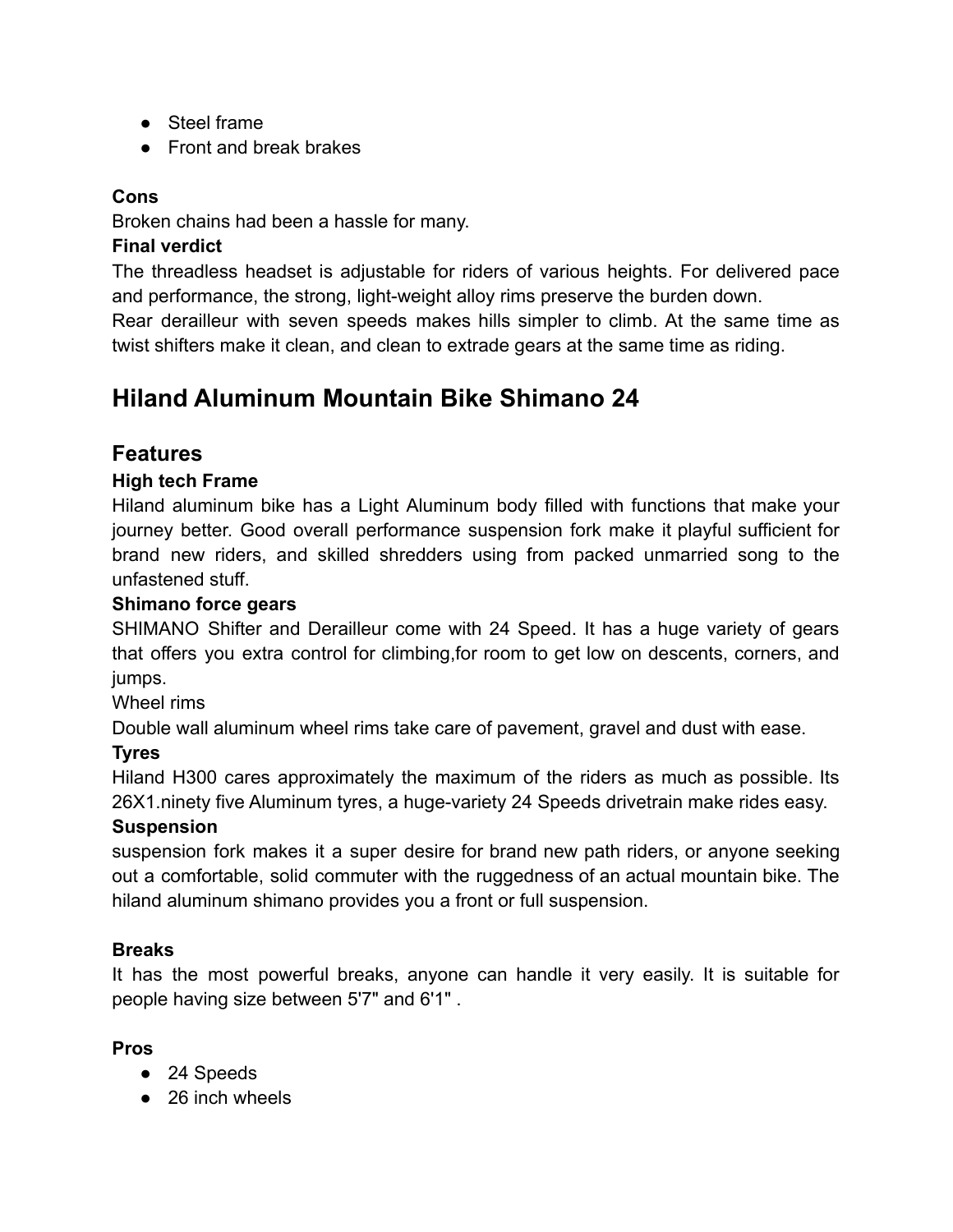- Disc brake
- Aluminum frame

# **Cons**

Unstable tires and wheels are not unusual place occurrences.

# **Final verdict**

Its high-tech aluminum frame is easily liftable and the brakes provide you a safe journey.

# **Hiland Full-Suspension Mountain Bike**

# **Features**

# **Brakes**

The brake gadget includes a double disc brake. It supplies you with a strong and robust braking force. Its 24-pace gearbox guarantees overall manipulation in every situation.

# **Product quality**

Hiland specialises within the manufacturing of first rate bicycles ,that may face up to each day, and unique loads. Therefore, best first rate additives are installed. They make a contribution to the protection and toughness of the mountain bike.

# **Gears**

85% pre-assembled,smooth to assemble,unfastened pedals,required meeting gear and kickstand included.

Size 'S' perfect for riders among 5' & 5'8", Size 'M' perfect for riders among 5'7" & 6'1",Size 'L' perfect for riders among 6' & 6'5".

# **Frame**

A mountain bike is a bicycle designed for off-street cycling, mountain motorcycles have percent similarities with different bicycles. But it contains capabilities designed to decorate sturdiness, and overall performance in hard terrain.

# **Suspension**

These usually encompass the front or complete suspension, huge knobby tires, greater long lasting wheels, greater effective brakes, direct handlebars, and decreased tools ratios for mountaineering steep grades.

# **Pros**

- 21 speed
- Great brakes
- Suspension fork
- 18-size
- 26 inch wheels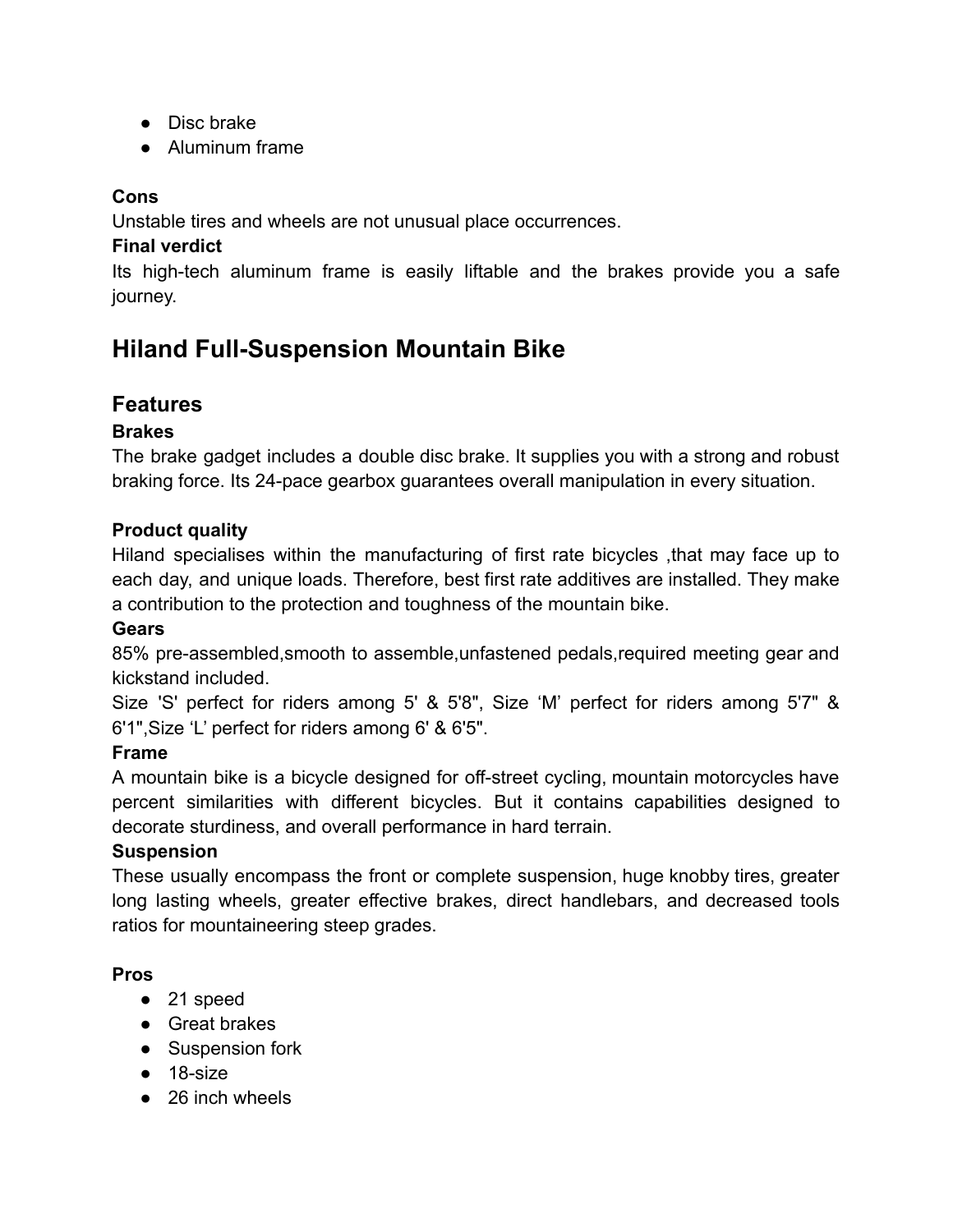# **Cons**

Testers complained of bad patron service. The bike is heavy.

# **Final verdict**

The Hiland mountain bike is right for ordinary rides to school,paintings or a pass on a beautiful country ride, With a length of 26 inches. It is appropriate for boys over approx. 5'1'' in height, however additionally for men. The version is an actual eye-catcher. It Leaves an enduring impact on its first rate painted finish.

# **Hiland aluminum mountain bike**

# **Features**

# **Brake**

The brake machine includes a double disc-Brake,and 24-pace Shifters guarantee overall management in every situation.

# **Wheels**

The 26-inch wheels and lock out suspension fork make for a first rate experience revel in on mountain roads, highways, and forestways.

85% pre-assembled,clean to assemble,unfastened pedals,required meeting gear included.

# **Frame**

It's aluminum frame is very beautiful and easy to handle.The 16-inch body is appropriate for someone 5'1-5'9 tall. The 16.5-inch body is also appropriate for someone 5'3- 6'tall.

# **Suspension**

These commonly encompass the front or complete suspension, big knobby tires, greater long lasting wheels, greater effective brakes, instantly handlebars, and decreased tools ratios for mountaineering steep grades.

# **Pros**

- 24- speed
- 26 inch wheels
- Disc brake
- Aluminum frame

# **Cons**

It is best for women but not for men **Final verdict**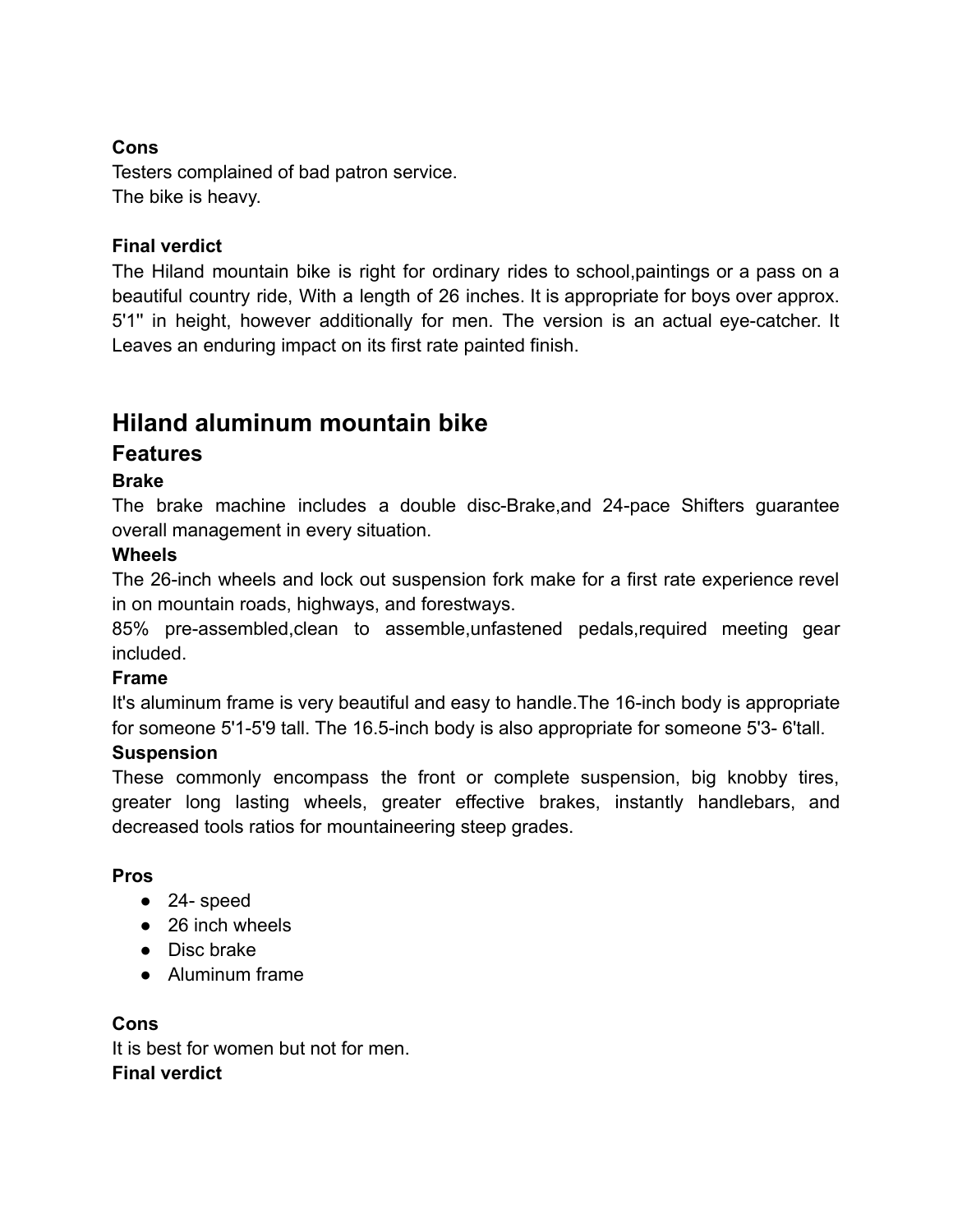The unique geometry of the aluminum body is designed for women. Special top tube and small body are more appropriate for girl cycling.

# **Vilano Blackjack 3.0 29er Mountain Bike**

# **Features**

To start with, the Vilano Blackjack 29er functions as a low profile headset and handlebars. They offer the bike an easy technique and make it simpler to use. This is essentially why the bike feels clean to maneuver.

# **Wheels**

The bike comes with pretty large, 29" wheels that are clean to turn. When combined, such functions make the Vilano blackjack clean to handle, even for the beginners. Throughout this 29er Mountain Bike Review, you'll study why you want to reserve your Vilano Blackjack 3.zero 29er today.

# **An Efficient Drivetrain**

The blackjack 29er mountain bike is outfitted with a 21-pace drivetrain. The power train accommodates Shimano EZ Fire shifters. If you are a piece conversant with the bicycle industry, you have to be conscious that Shimano is one of the leading manufacturers of excessive first-rate, and dependable bike elements today.

# **Gears**

Mountain motorcycles are incredibly efficient. Theg permit you to extrade gear with ease and extra consistently.

# **Reliable Brakes**

With a 21-pace power teach, you may

be tempted to trip at excessive speeds,

Is it secure to do so? Well, with the blackjack, protection is confident through the dependable and incredibly efficient mechanical braking device. In this regard, the bike comes with disc brakes, each at the the front and rear wheels that will help you forestall the bike with no trouble at excessive speeds. This braking device additionally is available in handy

whilst using your blackjack downhill.

# **Lightweight Frame**

The aesthetically attractive body on the blackjack 3.0 is made of aluminum. As such, it's far one of the strongest, maximum long lasting and light frames within the category; This aspect now no longer most effective makes it clean for the bike to select out up pace. However, additionally makes the bike clean to push around whilst you aren't using it. Additionally, the body geometry is specifically designed to tackle challenging terrains, which includes hilly terrain, withease.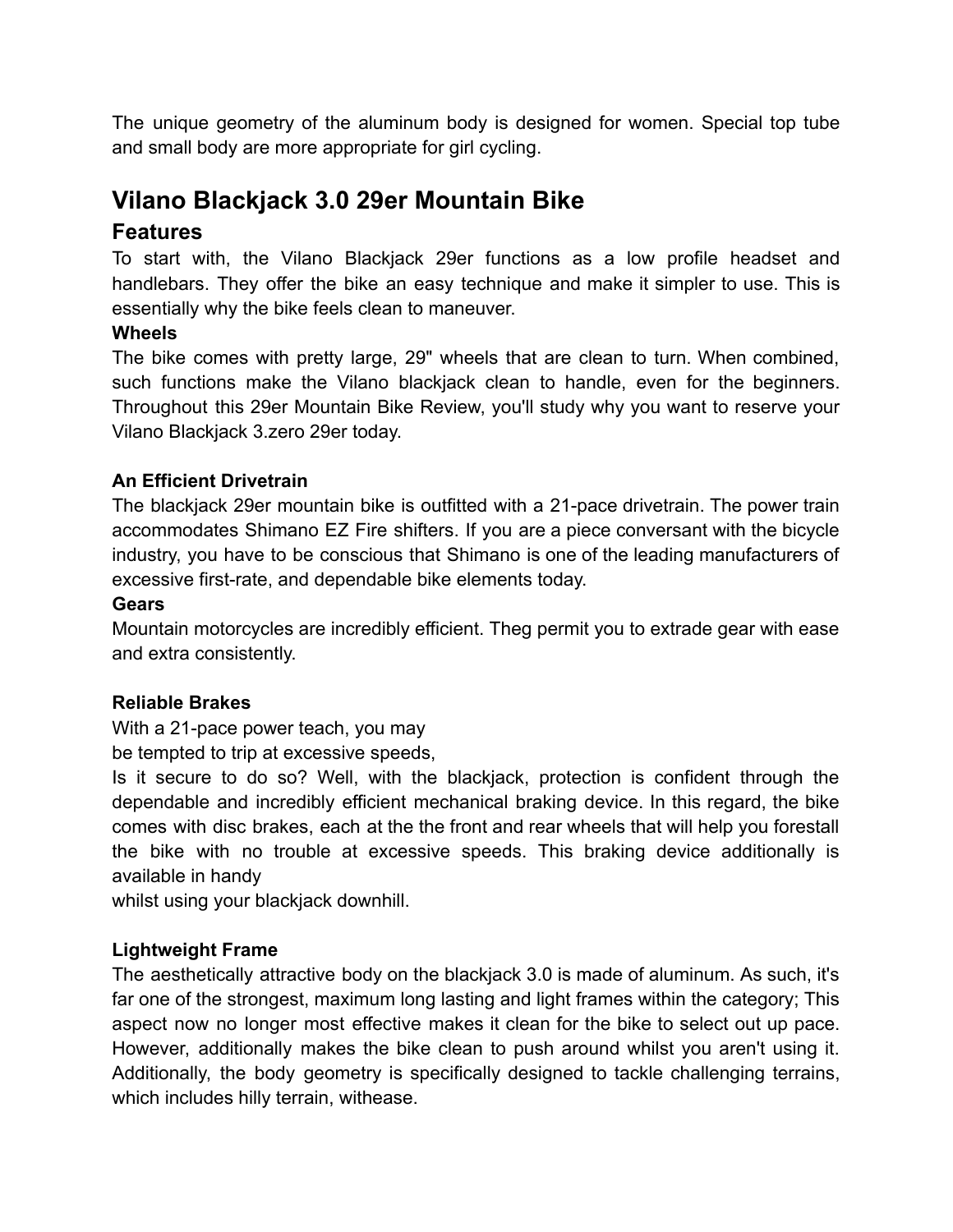#### **Low Profile Handlebars**

The blackjack has low profile handlebars. The low profile layout makes your bike clean to maneuver, even at excessive speeds.

The low profile handlebars also decorate the benefit of dealing with it as well because of the stability of the bike. As a count of fact, that is one in every of the functions that make the blackjack an exact bike for novices. When using this bike, you constantly sense in control, even if using through hard terrain or whilst you are using at excessive speeds.

#### **Pros**

- Wheels 29 inch
- Front suspension
- Aluminium Frame
- 24-speed

#### **Cons**

Some clients have complained of free bolts and screws. You should remember tightening these after purchase.

#### **Final Verdict**

To prevent a headache, we've examined the maximum of the budget, 29er mountain motorcycles nowadays, and feature observed the Vilano Blackjack 3.zero 29er bike to be one in every of the first-class mountain motorcycles in the category.

As defined on this 29er Mountain Bike Review, this bike is all new, and is straightforward to address on paths, trails and dust roads. The ease of dealing with and consolation related to this bike can be attributed to the brand new layout and functions of the bike.

# **Outroad Fat Tire Mountain Bike**

# **Features**

The Outroad Fat Tire Mountain Bike has a decreased charge, than others in its category.

# **Tyres**

The tires roll nicely over sand, snow and dust. A kickstand is blanketed with the bike.

# **Brakes**

The entry-stage Shimano drivetrain brake shifts without issues, consistent with customers. Users determined the Outroad Fat Bike to be attractive.